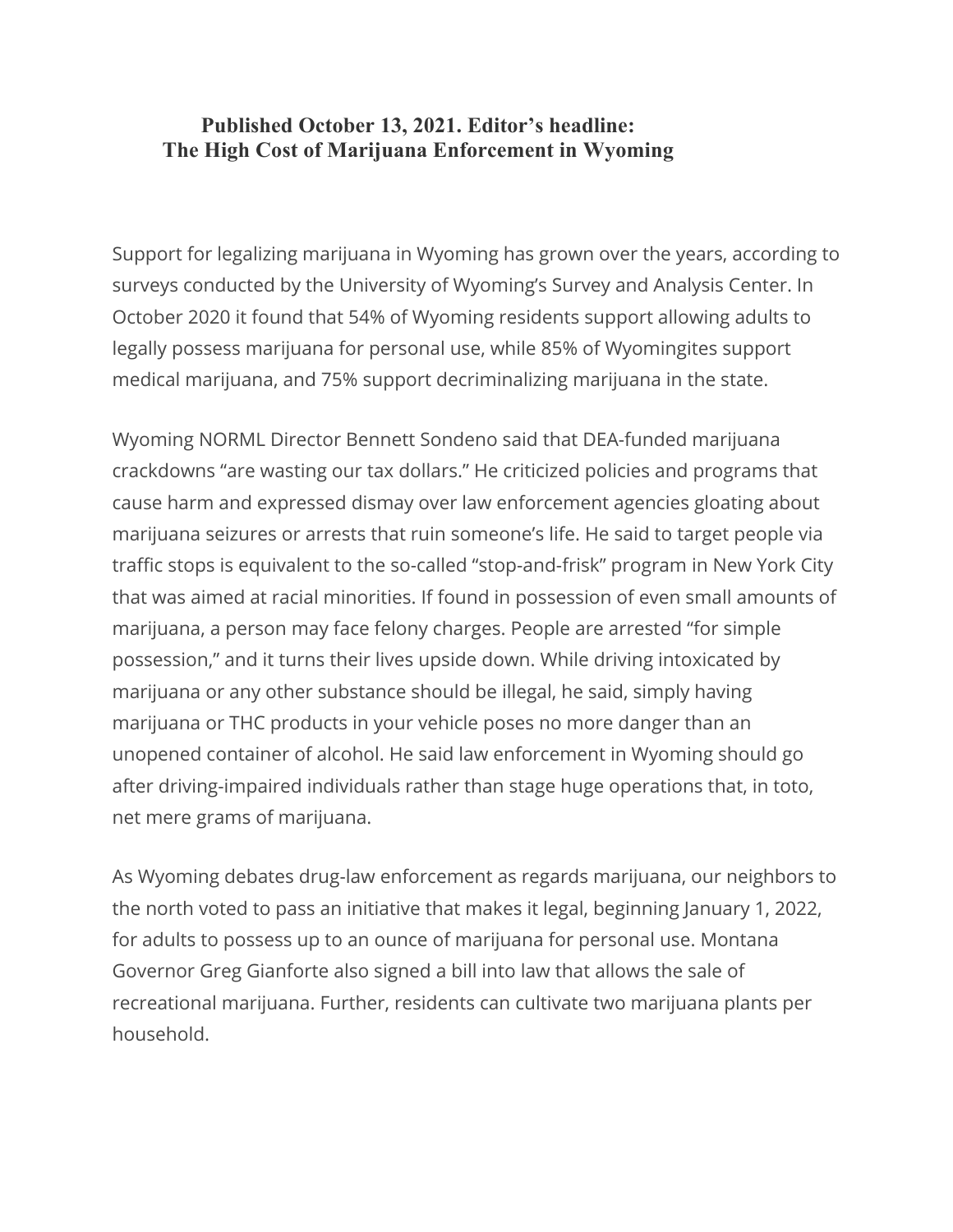Still the DEA boasts on its website that in 2019, its Domestic Cannabis Eradication/Suppression Program eliminated 3,232,722 cultivated outdoor cannabis plants and 770,472 indoor plants for a total of 4,003,194 marijuana plants. "In addition, the DCE/SP accounted for 4,718 arrests and the seizure in excess of 29.0 million dollars of cultivator assets. The program also removed 3,210 weapons from cannabis cultivators"—meaning seizure via civil asset foreclosure. In 2020, the DEA continued its nationwide cannabis eradication efforts and provided resources "to 127 state and local law enforcement agencies that actively participate in the program. This assistance allows the enhancement of already aggressive eradication enforcement activities throughout the nation."

The program began in 1979 as part of the War on Drugs. No effort to reform the agency has had any effect on its bloated operations. The National Hemp Association's e-newsletters regularly detail appalling destruction of growers' crops. In one instance, owners watched in helpless rage as helicopters uprooted and carried off eight-foot-tall hemp plants.

As long as marijuana remains illegal in Wyoming, law enforcement agencies continue to carry out "drug interdiction operations" using K-9 units. In an article earlier this year, *Oil City News* reported on studies and data suggesting that drugsniffing dogs in the field frequently give false alerts. A review conducted in New South Wales, Australia, from 2002-2004, showed that in 74% of cases in which a drug-sniffing dog indicated the presence of drugs on a person "no drugs were subsequently found." And National Public Radio reported in 2011 that the Chicago Tribune had analyzed three years' worth of data on cases in suburban Chicago. "According to the analysis, officers found drugs or paraphernalia in only 44 percent of cases in which the dogs had alerted them. When the driver was Latino, the dogs were right just 27 percent of the time."

The *Oil City News* article also detailed a study from the University of California at Davis that evaluated how handlers' beliefs and expectations affect their dogs. It found that the dogs' behavior is influenced by cognitive factors. The study's lead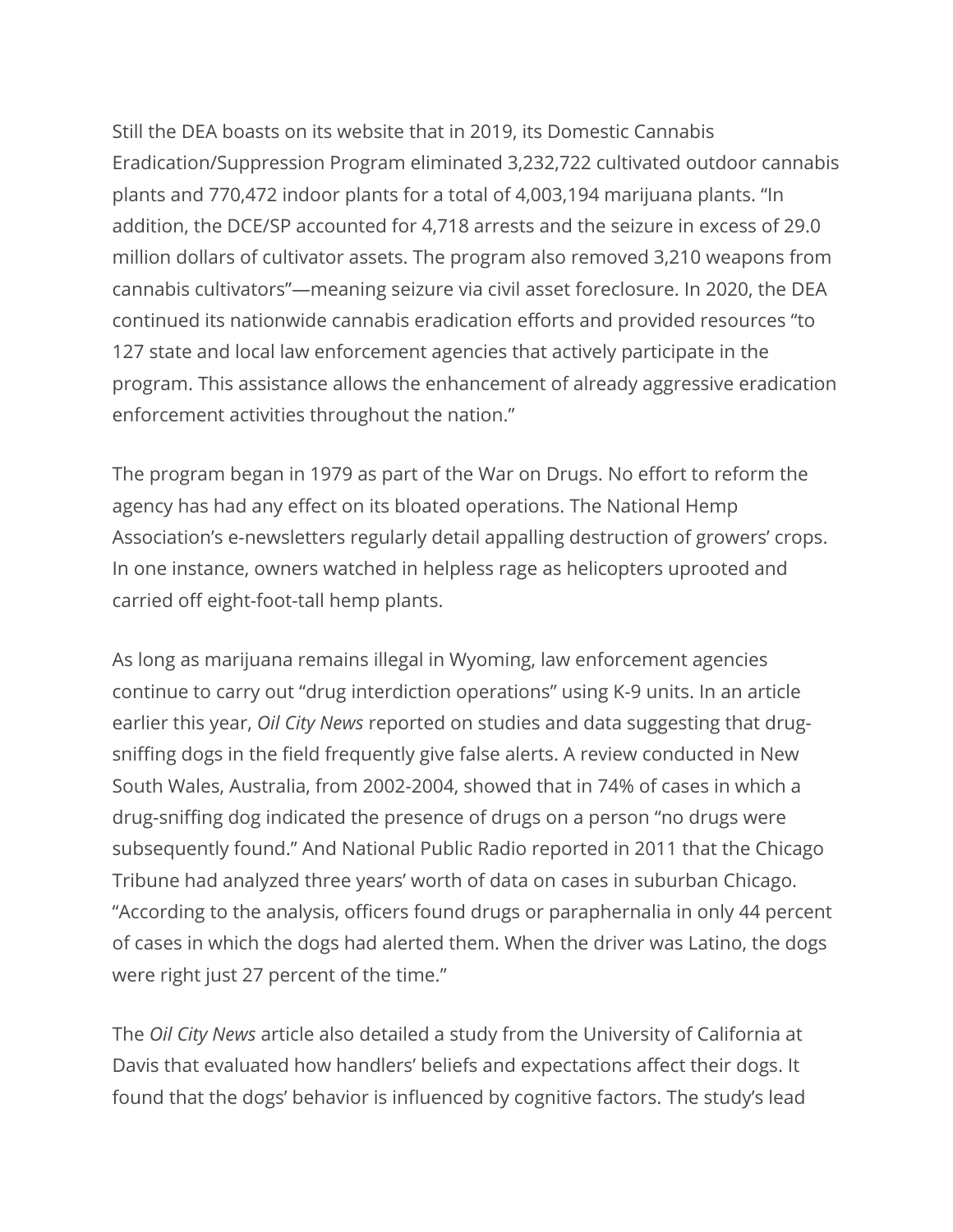author, Lisa Lit, explained that these factors "might be as important—or even more important—than the sensitivity of a dog's nose." Drug-sniffing dogs can exhibit what is known as the "Clever Hans" syndrome, so named after a horse whose owner claimed could conduct mathematical operations. A psychologist who observed Hans and its owner recognized that the horse was not performing any mental tasks at all but was watching the body language of its owner, who was unaware he was providing cues. Finally, in 2020 a federal court in Utah threw out a defendant's indictment over concerns about the reliability of the drug-sniffing dog. Yet in Wyoming, a drug-sniffing dog's alert can still be used as the probable cause in traffic stops that allows tearing apart the vehicle in search for drugs—without having to provide a warrant—and agents continue to hound whomever they perceive to be marijuana offenders.

On August 7, 2020, WyoFile, an online news service, published the story of one such drug bust under "Judge tosses marijuana charges brought against hemp farmers." Laramie County Circuit Court Judge Antoinette Williams threw out all drugtrafficking charges against hemp farmers Debra Palm-Egle and her son Joshua Egle. The judge found that prosecutors lacked probable cause that the duo intended to grow and distribute marijuana. He also dismissed charges against Brock and Shannon Dykes, who work for the farmers and were on the property when the Wyoming Division of Criminal Investigation raided it in November 2019. Prosecutors had sought to charge all four with conspiracy to manufacture, deliver or possess marijuana; possession with intent to deliver marijuana; possession of marijuana, and planting or cultivating marijuana. All but the last are felonies.

On November 4, 2019, the Dykes family worked at the Egles' property in Albin, a village in eastern Laramie County near the Nebraska line. The Egles, who for the most part reside in Colorado, were not home. Brock Dykes was burning some waste wood.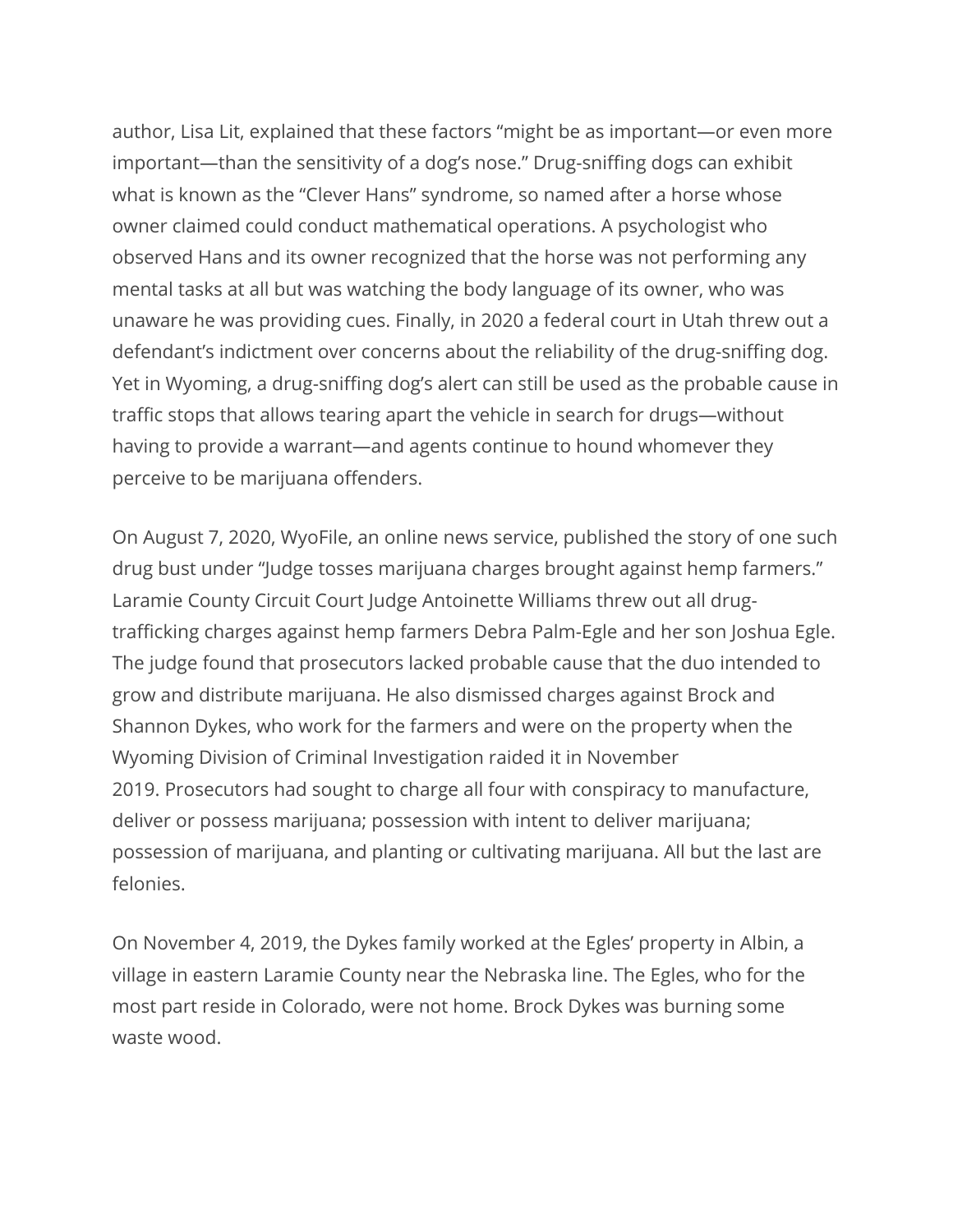The couple was working outside while their two sons, 11 and 12 years old, were inside the farmhouse, when a line of unmarked cars, plus one Wyoming Highway Patrol car, came toward them. Presently law enforcement officers in tactical gear, who turned out to be DCI agents, pointed their rifles at the couple, yelling at them to "put your fucking hands up." Brock Dykes saw five or six officers with a battering ram approach the door of the house with the children. He yelled that it was unlocked. They dropped the ram but trained their guns on the children, the parents told WyoFile.

Brock Dykes showed DCI agents the results of tests conducted on the crop that indicated it contained less than 0.3% THC. The agents weren't interested, even though marijuana contains up to 25% THC.

Under Wyoming's hemp statutes, the crop must show a THC-concentration below 0.3%. Tetrahydrocannabinol, or THC, is the chemical in marijuana that gets users high. (Because the Nixon and later Administrations made no distinction between hemp and marijuana, decades of lobbying followed; still, it wasn't until 2018 that the Farm Bill restored hemp to its legitimate position as an agricultural commodity, at least under federal law. Interested states had to enact legislation to comply with the federal statute, which Wyoming did in March 2019.

Acting on a tip from an informant, DCI seized 700 pounds of hemp from the Egle farm. Agents ran their own tests, and most results came back with THC concentrations a smidgen higher than 0.3%, the highest being 0.6%.

On May 25, 2021, county17.com reported further on the case under the headline "High court finds cop lied in hemp case, censures prosecutor." The Wyoming Supreme Court docked a Cheyenne attorney for allowing DCI Special Agent Jon Briggs, the lead investigator in the case, to make false testimony during the 2020 case in which "law enforcement sought to prosecute hemp farmers as marijuana traffickers," and the prosecutor made no effort to correct the record. The Egles spent \$60,000 to clear their names, Deb Egle tells me—we know each other from